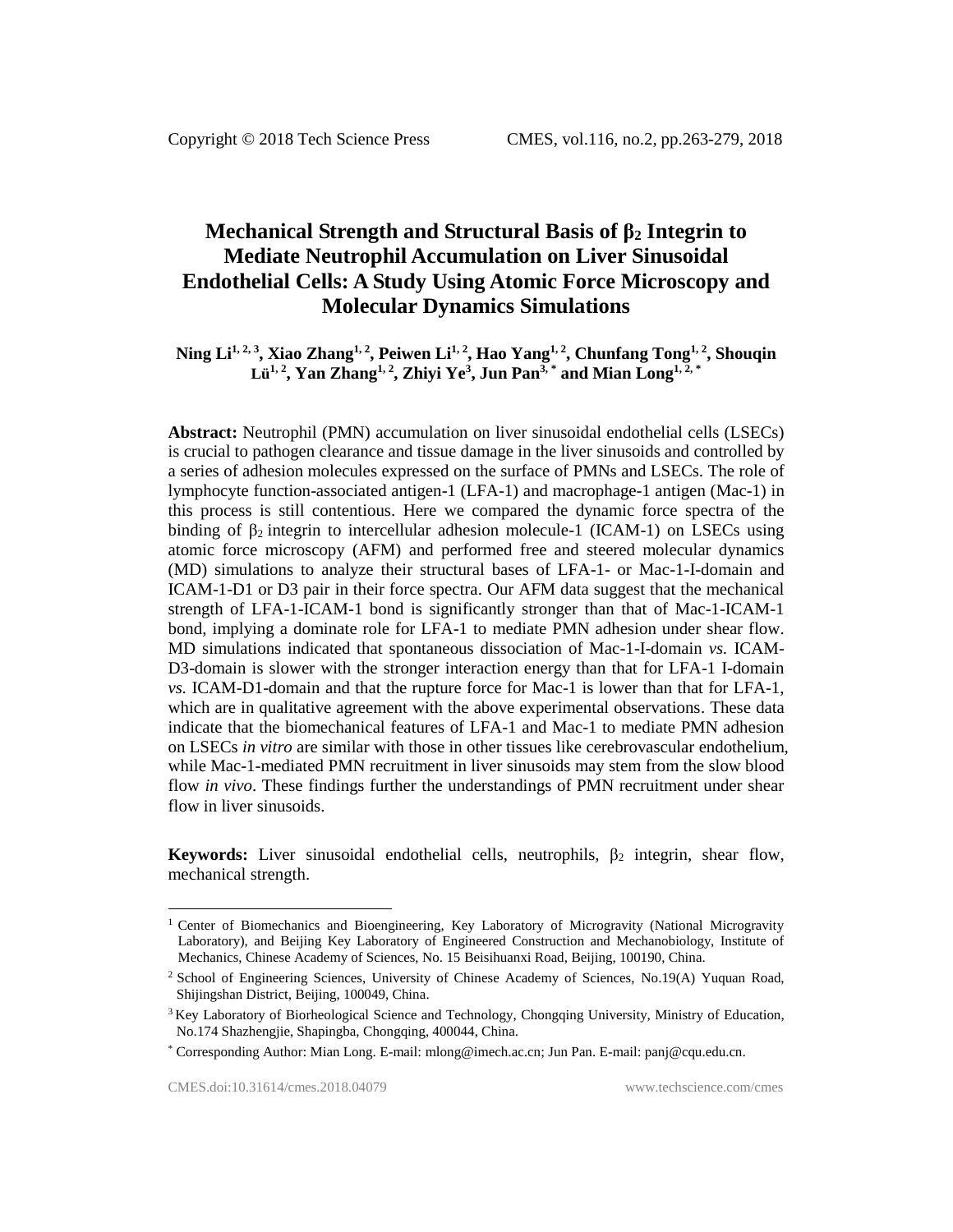#### **1 Introduction**

Liver sinusoidal endothelial cells (LSECs) are highly specialized endothelial cells which form the wall of the liver sinusoids and the interface between the bloodstream and the liver parenchyma [Vollmar and Menger (2009); Xu, Wang, Zou et al. (2017); Zapotoczny, Szafranska, Kus et al. (2017)]. LSECs mediate the exchange of oxygen, nutrients, lipids, and proteins between hepatic sinusoids and hepatocytes through small fenestrae. These fenestrae are non-diaphragmed pores with a diameter of 50-150 nm and organized in clusters termed sieve plates [Yamasaki, Ikeda, Nakatani et al. (1999); Poisson, Lemoinne, Boulanger et al. (2017)]. Liver injury can cause LSECs to lose their fenestrae and large gaps (0.3-2 μm) formation, which mainly promotes the interactions between LSECs and circulating leukocytes or tumor cells under biochemical and biomechanical stimuli [Braet, Shleper, Paizi et al. (2004); Ito, Abril, Bethea et al. (2006); Sanabria and Dong (2018)].

LSECs also serve as an important barrier in the innate immune responses, providing the first line of defense against intestinal pathogens and toxins. Polymorphonuclear leukocyte (neutrophil, PMN) recruitment in the liver sinusoids is widely observed in almost all liver diseases and contributes to pathogen clearance or tissue damage [Ramaiah and Jaeschke (2007); Heymann and Tacke (2016)]. PMN accumulation within sinusoids and their extravasation into the parenchyma is controlled by a series of adhesion molecules expressed on the surface of PMNs and LSECs. Lymphocyte function associated antigen-1 (LFA-1,  $\alpha_L\beta_2$ , CD11a/CD18) and macrophage-1 antigen (Mac-1,  $\alpha_M\beta_2$ , CD11b/CD18) are two  $β<sub>2</sub>$  integrins expressed on PMNs and mediate PMN slow rolling, firm adhesion, intraluminal crawling and transendothelial migration in postcapillary venules [Ley, Laudanna, Cybulsky et al. (2007); Lyck and Enzmann (2015); Shi, Wang and Liu (2016)]. However, the role of LFA-1 and Mac-1 in PMN recruitment within liver sinusoids is still controversial. Upon intravital microscopic studies, PMN accumulation within the sinusoids during lipopolysaccharide (LPS)-induced systemic inflammation does not require  $β_2$  integrins, while Mac-1, but not LFA-1, does mediate PMN recruitment during sterile injury, local virus infection or fMLF stimulation [McDonald, McAvoy, Lam et al. (2008); Menezes, Lee, Zhou et al. (2009); McDonald, Pittman, Menezes et al. (2010); Jenne, Wong, Zemp et al. (2013)]. In contrast, LFA-1 dominates fMLF-activated PMN adhesion while Mac-1 decelerates PMN crawling on tumor necrosis factor- $\alpha$  (TNF- $\alpha$ )stimulated LSEC monolayer under shear flow *in vitro* [Yang, Li, Du et al. (2017)]. Thus, it is crucial to elaborate the respective contributions of the two  $\beta_2$  integrins in PMN hepatic recruitment.

One way to elucidate the underlying mechanisms is to quantify the mechanical strength of  $β_2$  integrin-ligand bonds because the bond strength defines how strong the interactions between PMNs and LSECs could be under blood flow [Zhang, Wojcikiewicz and Moy (2002); Lü, Ye, Zhu et al. (2006); Zhang, Sun, Lü et al. (2008); Swartjes and Veeregowda (2015); Mittal and Dwivedi (2017); Li, Yang, Wang et al. (2018)]. Our previous work applied a flow chamber assay to compare the capabilities of LFA-1- or Mac-1-mediated PMN adhesion on LSECs to resist shear flow and revealed the higher adhesion strength through LFA-1 than Mac-1 at cellular level [Yang, Li, Du et al. (2017)]. In the current study, we quantified the dynamic force spectra of the binding of  $\beta_2$  integrin to intercellular adhesion molecule-1 (ICAM-1) on LSECs at molecular level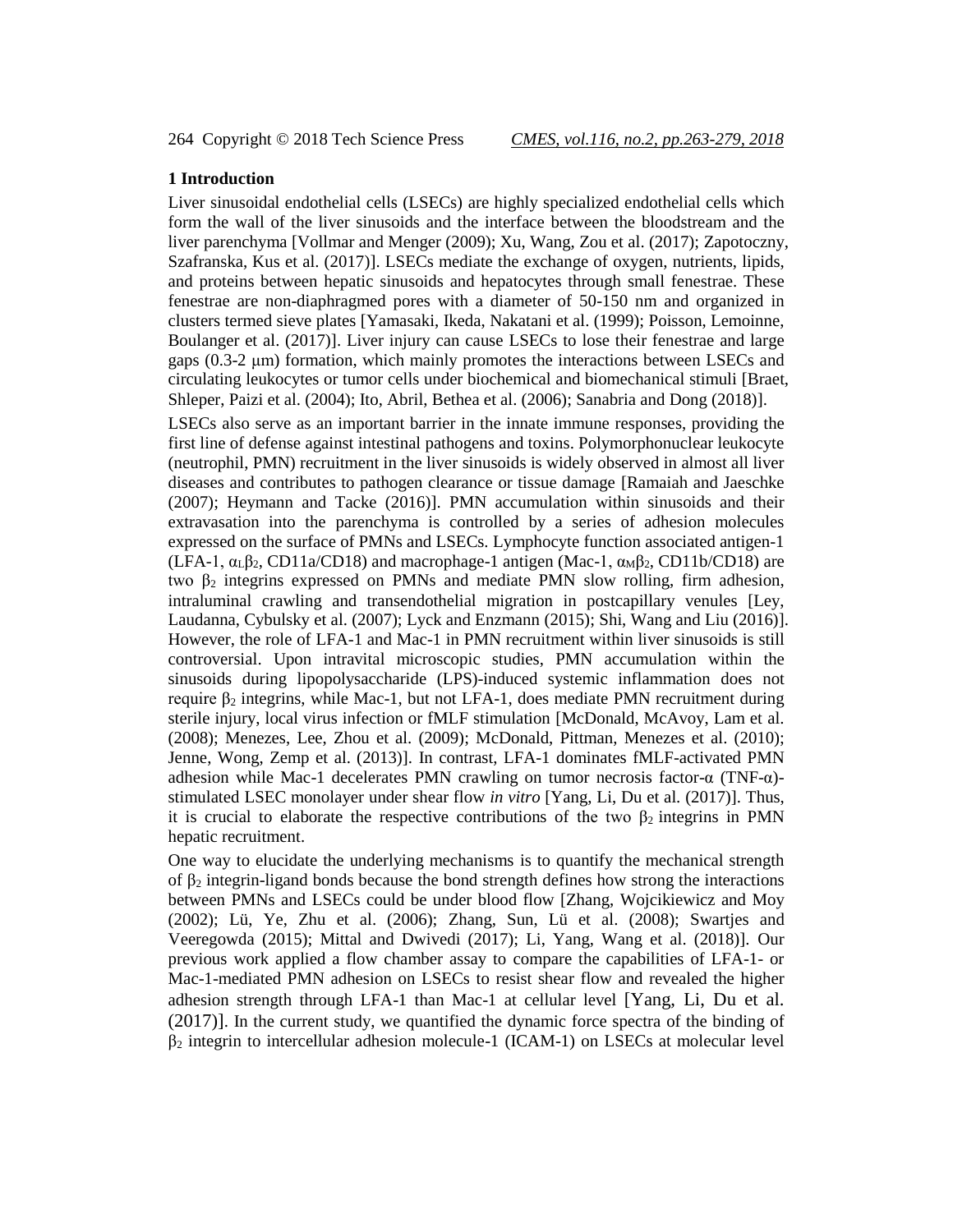using atomic force microscopy (AFM). Force dependence of bond lifetimes, tissue specificity and structural differences of LFA-1- or Mac-1-ICAM-1 binding were also discussed. These findings provide an insight in understanding PMN recruitment under shear flow in liver sinusoids.

#### **2. Materials and methods**

#### *2.1 Antibodies and reagents*

Recombinant mouse LFA-1 (CD11a/CD18), Mac-1 (CD11b/CD18) and TNF-α were purchased from R&D Systems (Minneapolis, MN). FITC-conjugated rat-anti-mouse CD146 monoclonal antibodies (mAbs) for cytometry sorting were from Miltenyi Biotec (Bergisch Gladbach, Germany). Rat anti-mouse blocking mAbs against CD11a (M17/4) and CD11b (M1/70), and isotype control (RTK2758, RTK4530) mAbs were all from Biolegend (San Diego, CA). Bovine serum albumin (BSA), fMLF, glutaraldehyde and MnCl<sub>2</sub> were obtained from Sigma-Aldrich (St Louis, MO).

## *2.2 Cells*

LSECs were isolated from 8-12 week-old C57BL/6 male mice obtained from Vital River Laboratories (Beijing, China) as previously described [Du, Li, Yang et al. (2017); Yang, Li, Du et al. (2017); Li, Yang, Wang et al. (2018)] after approval by the Institutional Animal and Medicine Ethical Committee (IAMEC) at the Institute of Mechanics, Chinese Academy of Sciences. Briefly, LSECs were isolated by a two-step collagenase perfusion of whole liver to digest liver tissues, a low speed centrifugation to separate fraction of hepatocytes, a density gradient centrifugation of the nonparenchymal cells on 11.7% to 17.6% Optiprep<sup>TM</sup> solution (Axis-Shield, Dundee, Scotland) gradients, and a cytometry sorting with CD146 by FACS Aria III (BD Biosciences, San Jose, CA). Isolated LSECs and mice brain microvascular endothelial cell line bEnd.3, purchased from American Type Culture Collection (Manassas, VA), were cultured in 35 mm culture dishes with Endothelial Cell Medium (ECM, Sciencell Research Laboratories, Carlsbad, CA) at 37°C with 5% CO<sub>2</sub>. LSECs and bEnd.3 cells were cultured for 48 h and stimulated with 100 ng/ml TNF-α or 1 μg/ml LPS for 12 h before use.

### *2.3 AFM imaging*

AFM imaging was conducted at room temperature (RT) on a BioScope Catalyst AFM (Bruker Corporation, Santa Barbara, CA). All measurements were performed in Dulbecco's phosphate-buffered saline (DPBS) using soft silicon nitride cantilevers (MLCT-C, Bruker, Santa Barbara, CA) with pyramidal tips and a spring constant of 0.01 N/m. LSECs cultured for 48 h in dish were fixed with 1% glutaraldehyde at RT for 15 min. After being washed 3 times with DPBS, the samples were placed on the AFM stage and scanned with contact mode. Whole cell imaging was performed within a  $50\times50$  µm scanning area at 512×512 pixels and 0.5 Hz scan frequency. High-magnification images were obtained using the following settings:  $16.6 \times 16.6$  μm scanning area,  $256 \times 256$  pixels and 1 Hz frequency.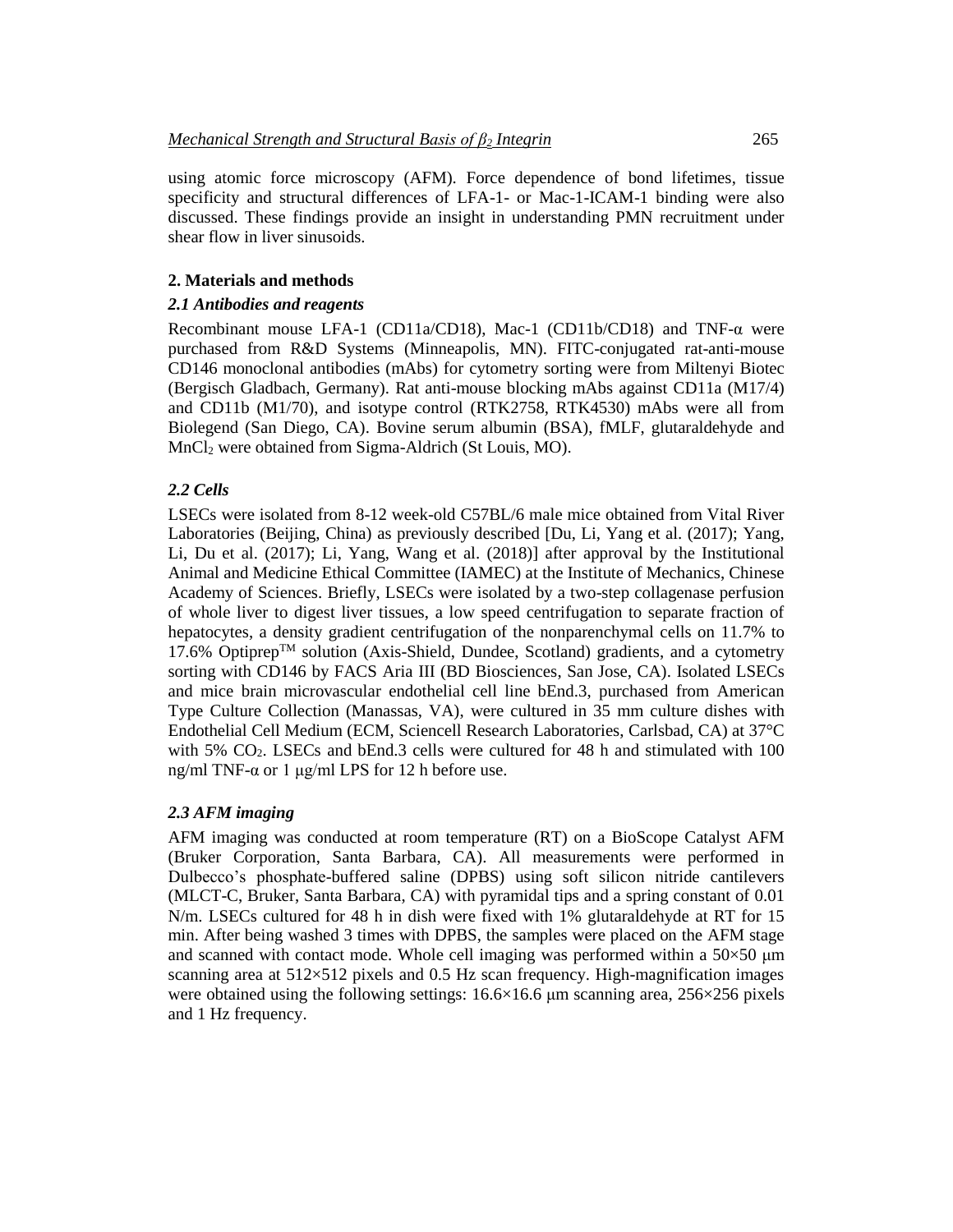266 Copyright © 2018 Tech Science Press *CMES, vol.116, no.2, pp.263-279, 2018*

# *2.4 Dynamic force spectrum measurements*

AFM was also used to measure the rupture force between an ICAM-1-expressing LSEC or a bEnd.3 cell and a  $\beta_2$ -integrin-captured AFM tip [Li, Yang, Wang et al. (2018)]. All force measurements were conducted in Mn<sup>2+</sup> stimulation buffer (1 mM Mn<sup>2+</sup> in the presence of  $Ca^{2+}$ - and Mg<sup>2+</sup>-free HBSS containing 0.1% BSA) at RT on a BioScope Catalyst AFM using MLCT-C cantilevers, since it is known that  $\beta_2$ -integrin can be activated by  $Mn^{2+}$  [Lu, Shimaoka, Ferzly et al. (2001); Shimaoka, Lu, Salas et al. (2002); Evans, Kinoshita, Simon et al. (2010); Kinoshita, Leung, Simon et al. (2010)]. To prepare the  $\beta_2$ -integrin functionalized AFM cantilevers, the cantilever tips were incubated with 100 μg/ml mouse LFA-1s or Mac-1s for 2 h at 37°C. The cantilevers were then washed with DPBS to remove unbound  $\beta_2$ -integrin and incubated with 1% BSA for 1 h at 37°C to block nonspecific adhesion sites. In some cases, the cantilevers were incubated with 20 μg/ml isotype control or LFA-1/Mac-1 blocking mAbs in DPBS for 1 h at 37°C. The blocking mAbs would bind to the integrins coated on the cantilevers and the unbound antibodies were washed out with DPBS. TNF-α-stimulated LSECs or LPS-activated bEnd.3 cells in a 35 mm-culture dish were incubated with  $Mn^{2+}$  stimulation buffer for 1 h before force measurements. After placing the dish onto the AFM stage, a  $\beta_2$ -integrincoated cantilever tip was repeatedly driven by a piezoelectric translator (PZT) to approach the cell at the rate of 1  $\mu$ m/s, to make contact at a compressive force of 200 pN for 50 ms to allow reversible bond formation and dissociation, and to retract away to allow the observation of the adhesion event and the measurement of rupture force, if any. The retraction rate of the cantilever was varied from 0.5-8 μm/s to acquire the measurements at different loading rates. The rupture force between the two molecules was derived from the deflection of the AFM cantilever, which was monitored by reflecting a focused laser beam off the back of the cantilever into a quad photodetector (QPD). At least three different cells on each dish were tested for 50 cycles each cell to collect a set of adhesion events and rupture forces. All experiments were repeated at least in triplet. 600~1000 force curves were recorded in each retraction speed. For single molecule data analysis, only the force curves exhibiting a single rupture with signal/noise >3, but not a force plateau, were considered as single force ramp rupture events. Total of >50 single forces at each loading rate (except for LFA-1 *vs.* bEnd.3 at  $r_f$ =1363 pN/s, which had 36 forces) were collected. The rupture force of the  $\beta_2$ -integrin-ICAM-1 complex, *f*, was collected from the peak of the rupture event to zero force. The loading rate,  $r_f$ , was determined by first evaluating the slope of the force-displacement curve just before each rupture event and then multiplying this number  $(pN/nm)$  by the retraction velocity (nm/s). According to the Bell model [Bell (1978)], the dissociation rate,  $k(f)$ , is assumed to depend exponentially on applied force is used,

$$
k(f) = \frac{1}{\tau(f)} = k^0 \exp\left(\frac{af}{k_B T}\right)
$$
 (1)

where  $\tau$  is the bond lifetime,  $k^0$  is the equilibrium dissociation rate,  $k_B$  is the Boltzmann constant, *T* is the absolute temperature, and *a* is a measure of bond compliance width. Under the condition of constant loading rate, the probability density function for the dissociation of a bond at force *f* is given by Evans et al. [Evans and Ritchie (1997)]: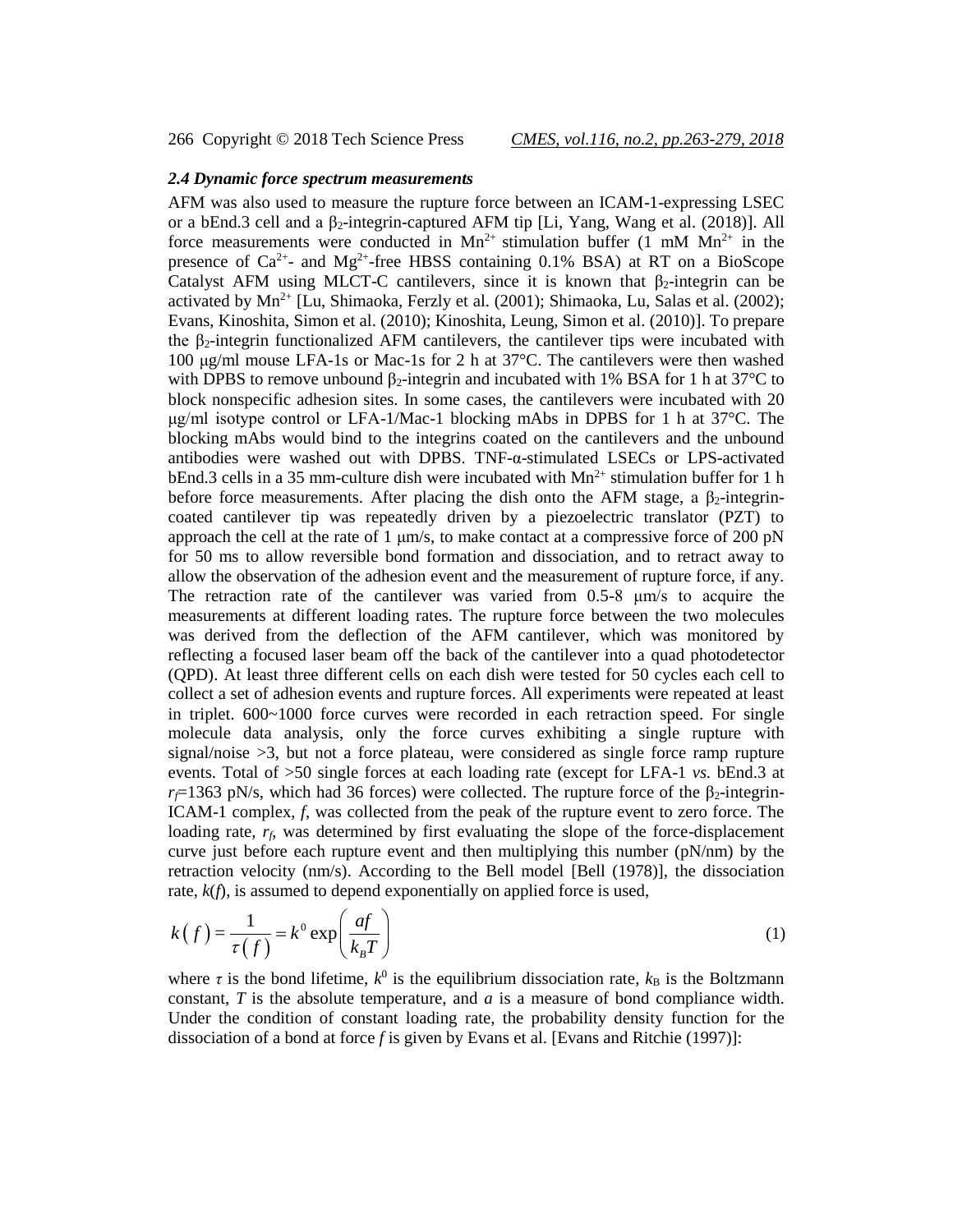Mechanical Strength and Structural Basis of 
$$
\beta_2
$$
 Integral 267  

$$
P(f) = k^0 \exp\left(\frac{af}{k_B T}\right) \exp\left\{\frac{k^0 k_B T}{ar_f} \left[1 - \exp\left(\frac{af}{k_B T}\right)\right]\right\}
$$
(2)

The average rupture force,  $\langle f \rangle$ , follows the so-called dynamic force spectroscopy (DFS) theory [Evans and Ritchie (1997)]:

$$
\langle f \rangle = \frac{k_B T}{a} \ln \left( \frac{a}{k^0 k_B T} \right) + \frac{k_B T}{a} \ln \left( r_f \right)
$$
 (3)

The bond lifetime is transformed directly from the variance of rupture force distribution [Dudko, Hummer and Szabo (2008)]:

$$
\tau(\langle f \rangle) \approx \left[ \frac{\pi}{2} (\langle f^2 \rangle - \langle f \rangle^2) \right]^{1/2} / r_f
$$
 (4)

#### *2.5 Molecular dynamics simulation*

Free and steered molecular dynamics (MD) simulations were performed to analyze the structural bases of LFA-1- or Mac-1-I-domain and ICAM-1-D1 or D3 pair in their distinct force spectra. Simulation systems of human ICAM-1 ligated Mac-1 I domain (PDB code: 1JLM) and LFA-1 I domain (PDB code: 1LFA) were built to evaluate the binding strength of the complex with the  $Ca^{2+}$  ion in the MIDAS, as previously described [Mao, Lü, Li et al. (2011); Li, Mao, Lü et al. (2013)]. Each simulation system was established by solvating the target molecule(s) into a rectangular water box and neutralized with  $\sim 100$  mM Na<sup>+</sup> and Cl<sup>-</sup> ions. Free MD simulations were conducted firstly using NAMD [Phillips, Braun, Wang et al. (2005)] program with CHARMM22 [MacKerell, Bashford, Bellott et al. (1998)] all-atom force field following the same specific parameters as described before [Lü and Long (2005); Mao, Lü, Li et al. (2011); Li, Mao, Lüet al. (2013)]. Because Mac-1 I domain was unable to bind to the ICAM-1 D3 domain stably in free MD simulations, a 200 pN constant force steered MD simulation was conducted to enforce the binding by pulling one of the oxygen atoms of D229 residue side-chain in ICAM-1 D3 domain to the fixed MIDAS ion in Mac-1 I domain. After being equilibrated via free MD simulations for 20 ns to reach steady states and similar initial structures [Mao, Lü, Li et al. (2011)], steered MD simulations at a constant velocity  $(cv)$  of 0.01 Å/ps were conducted to unbind the LFA-1- or Mac-1-ICAM-1 complex upon the equilibrated complex. Here the C-terminal  $C_{\alpha}$  atom of LFA-1 or Mac-1 I domain was fixed and the C-terminal  $C_{\alpha}$  atom of ICAM-1 D1 or D3 domain was pulled along the vector from the fixed atom to the pulled end.

The non-covalent interactions between LFA-1/Mac-1 I domain and ICAM-1 D1/D3 domain, as well as the distribution of main binding sites were calculated in equilibration process to estimate the bond strength and zero-force dissociation kinetics. And the rupture force and the interaction energy evolution between  $Ca^{2+}$  ion in LFA-1/Mac-1 I domain and key residue E34/D229 in ICAM-1 D1/D3 domain were estimated in *cv*- steered MD dissociation process to evaluate the resisting capability of LFA-1/Mac-1 I domain-ICAM-1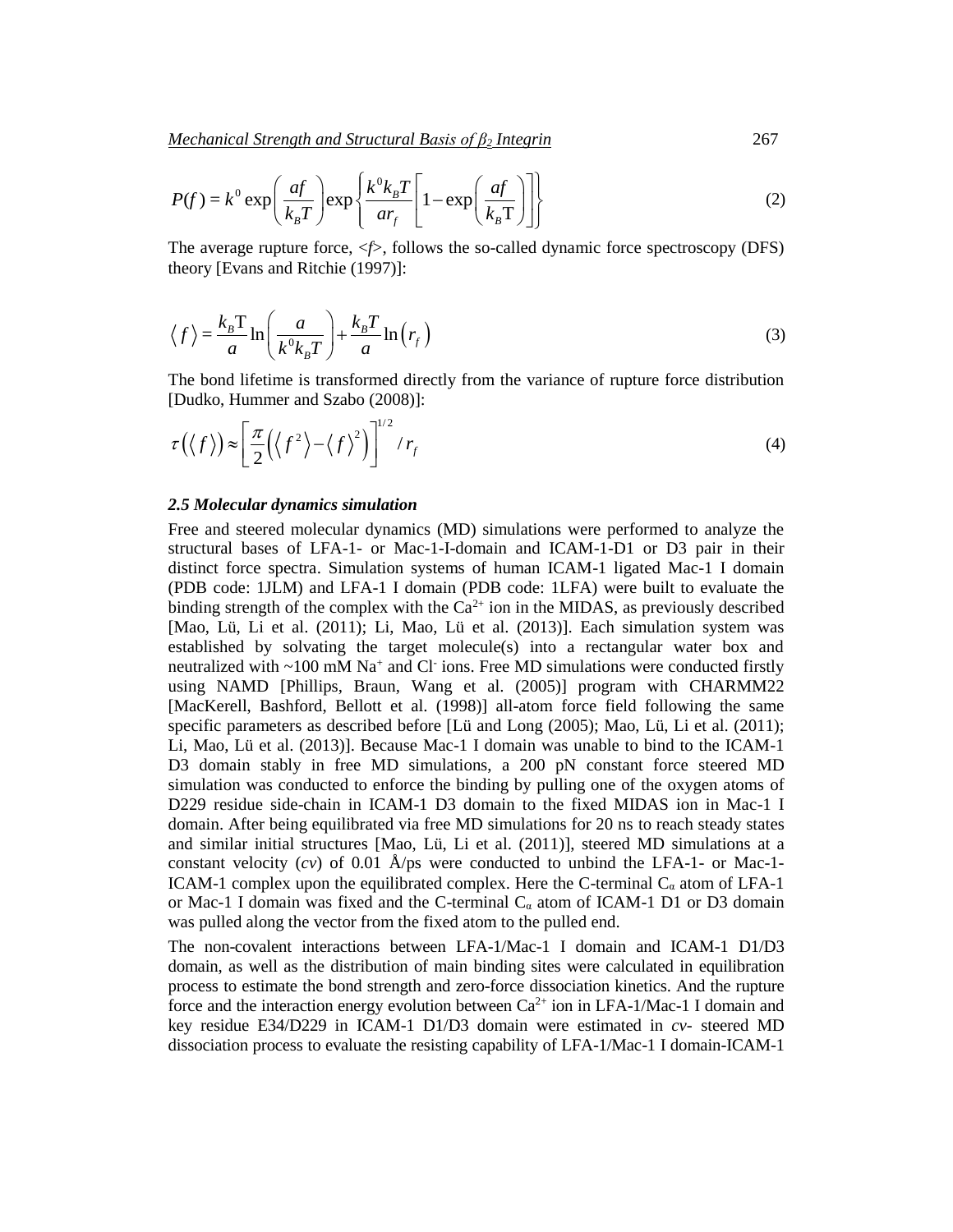D1/D3 complex to external force. VMD program was used for system building, data analysis and conformation presentation [Humphrey, Dalke and Schulten (1996)].

#### *2.6 Statistical analysis*

Data were presented as the mean±SEM. Significant differences between two groups were analyzed by the unpaired two-tailed Student's *t* test or the Mann-Whitney rank sum test, depending on whether the data pass the normality test (Kolmogorov-Smirnov test). For multiple group comparisons, one-way analysis of variance (ANOVA) test followed by a Holm-Sidak test was performed if passing the normality test or using non-parametric Kruskal-Wallis test followed by Dunn's test if not. *P* values less than 0.05 were considered statistically significant.

#### **3 Results**

#### *3.1 LSEC identification with AFM*

Primary LSECs were isolated from mice livers and cultured in a 35 mm culture dish for 48 h to form an interconnecting monolayer. It is well accepted that the isolated LSECs undergo capillarization and defenestration over time [Juin, Planus, Guillemot et al. (2013); Ford, Jain and Rajagopalan (2015); Poisson, Lemoinne, Boulanger et al. (2017)]. We examined the specific fenestrae of LSECs using AFM imaging in order to confirm if the LSECs were able to remain undifferentiated. The results indicated that LSECs cultured for 48 h were able to form a monolayer and exhibit well-defined fenestrae arranged in sieve plate structures as expected (*arrows* in Fig. 1), displaying the normal and undifferentiated phenotype.



**Figure 1:** LSECs visualized using AFM in contact mode. (*A*-*B*) Cell surface morphology (deflection error images) of LSECs cultured for 48 h at low  $(50 \times 50 \mu m, 512 \times 512; A)$  or high (16.6×16.6 μm, 256×256; *B*) magnification. The region chosen for further highmagnification imaging was marked in *A*. Thin and thick arrows indicated single fenestration and sieve plates respectively

# *3.2 Dynamic force spectra for LFA-1 and Mac-1 binding to ICAM-1 on LSECs*

We next used AFM to quantify the bond mechanical strength of the interactions between Mn<sup>2+</sup>-activated  $\beta_2$  integrins on the cantilever tip and ICAM-1s on TNF- $\alpha$ -stimulated LSECs at molecular level, since the specific rupture force for quiescent molecular pair in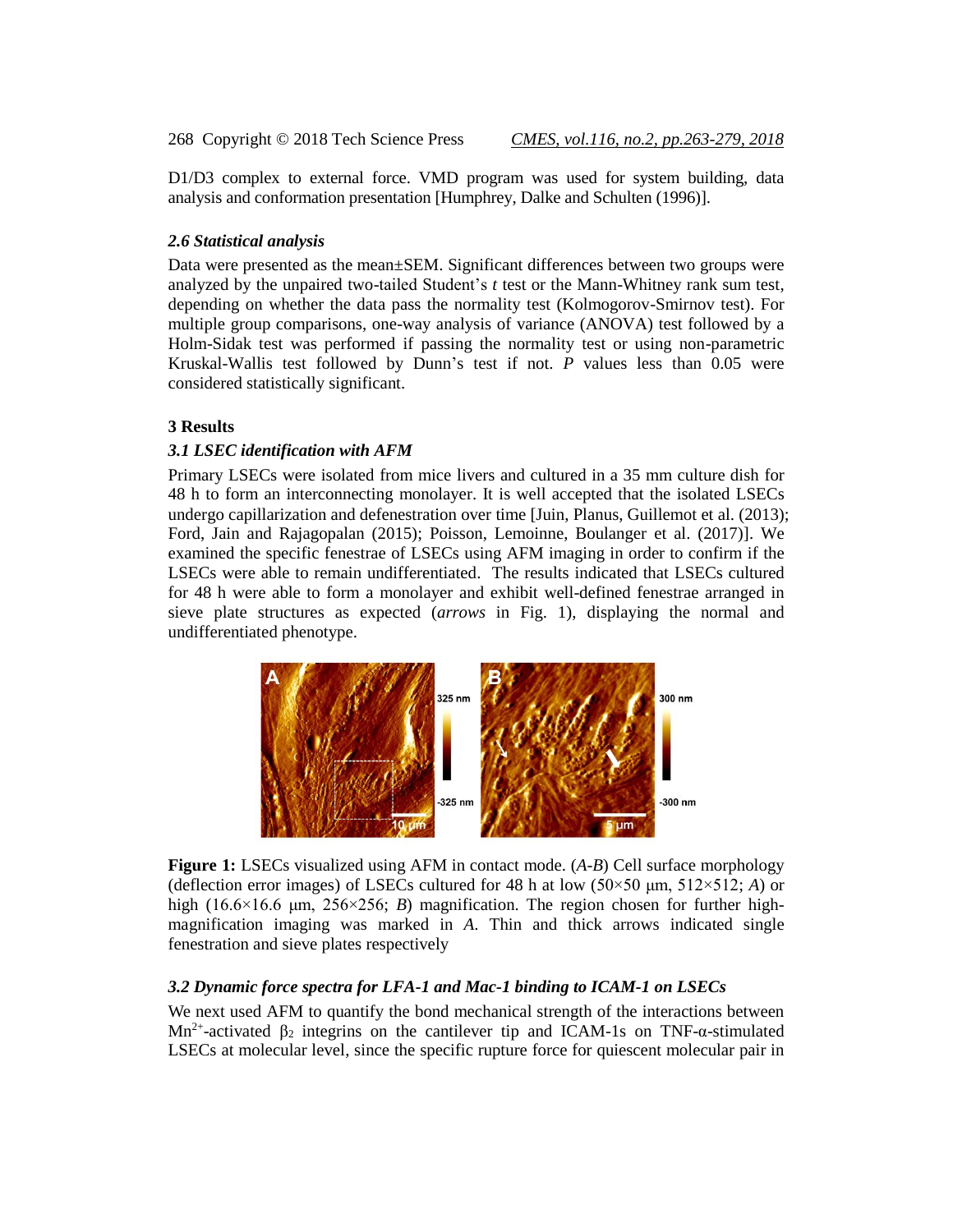the absence of either  $Mn^{2+}$  or TNF- $\alpha$  activation is too weak to detect (data not shown). Fig. 2A presented a series of typical force-displacement curves. Adhesive events and rupture forces were visualized from the middle and lower panels. To achieve the measurement of rupture forces at single-molecule level, the experimental settings such as molecular densities, contact time, and compression force were optimized to result in the binding probability <30%, ensuring a>83% single-bond events [Tees, Waugh and Hammer (2001)]. Here the adhesion probabilities were  $22\pm 4\%$  and  $13\pm 3\%$  when the LFA-1- or Mac-1-coated tips contacted the LSECs but the adhesion was significantly reduced to 1-5% for tips coated with BSA only or in the presence of LFA-1 or Mac-1 blocking mAbs, demonstrating that the observed adhesion events were mainly mediated by the specific interactions between  $\beta_2$  integrin-ICAM-1 molecules (Fig. 2B).



Figure 2: AFM force measurements of Mn<sup>2+</sup>-activated LFA-1s or Mac-1s on the AFM cantilever tip to ICAM-1s expressed on TNF-α-stimulated LSECs. (*A*) A series of typical force-displacement curves. The LFA-1 or Mac-1-coated AFM tip was driven to approach to (from left to right, grey lines), make contact with, and retract from (from right to left, black lines) the LSECs in the 35 mm culture dish. Adhesion was identified from cantilever deflection and  $f_r$  was the rupture force of the  $\beta_2$  integrin-ICAM-1 bond (middle panel).  $k<sub>s</sub>$  is the system spring constant derived from the slope of the force-displacement curve. (*B*) Binding specificity. The BSA, LFA-1- or Mac-1-coated tip was pretreated with isotype control (open bars), LFA-1 (cross bars) or Mac-1 blocking (closed bars) mAbs. Adhesion probabilities were measured between the AFM tips and the LSECs at retraction velocity of 1  $\mu$ m/s. Data were presented as the mean  $\pm$  SEM of three distinct tips for 5~13 cells in each case. Significant differences among BSA, LFA-1- or Mac-1-coated tips were analyzed with Kruskal-Wallis test followed by Dunn's test and indicated by  $\hat{p}$ ,  $p$ <0.05;  $\hat{p}$ , *p*<0.01. Significant differences between each blocking group and isotype control were analyzed with unpaired two-tailed Student's *t* test and indicated by  $\frac{d}{dx}$ ,  $p<0.05$ ;  $\frac{d}{dx}$ ,  $p<0.01$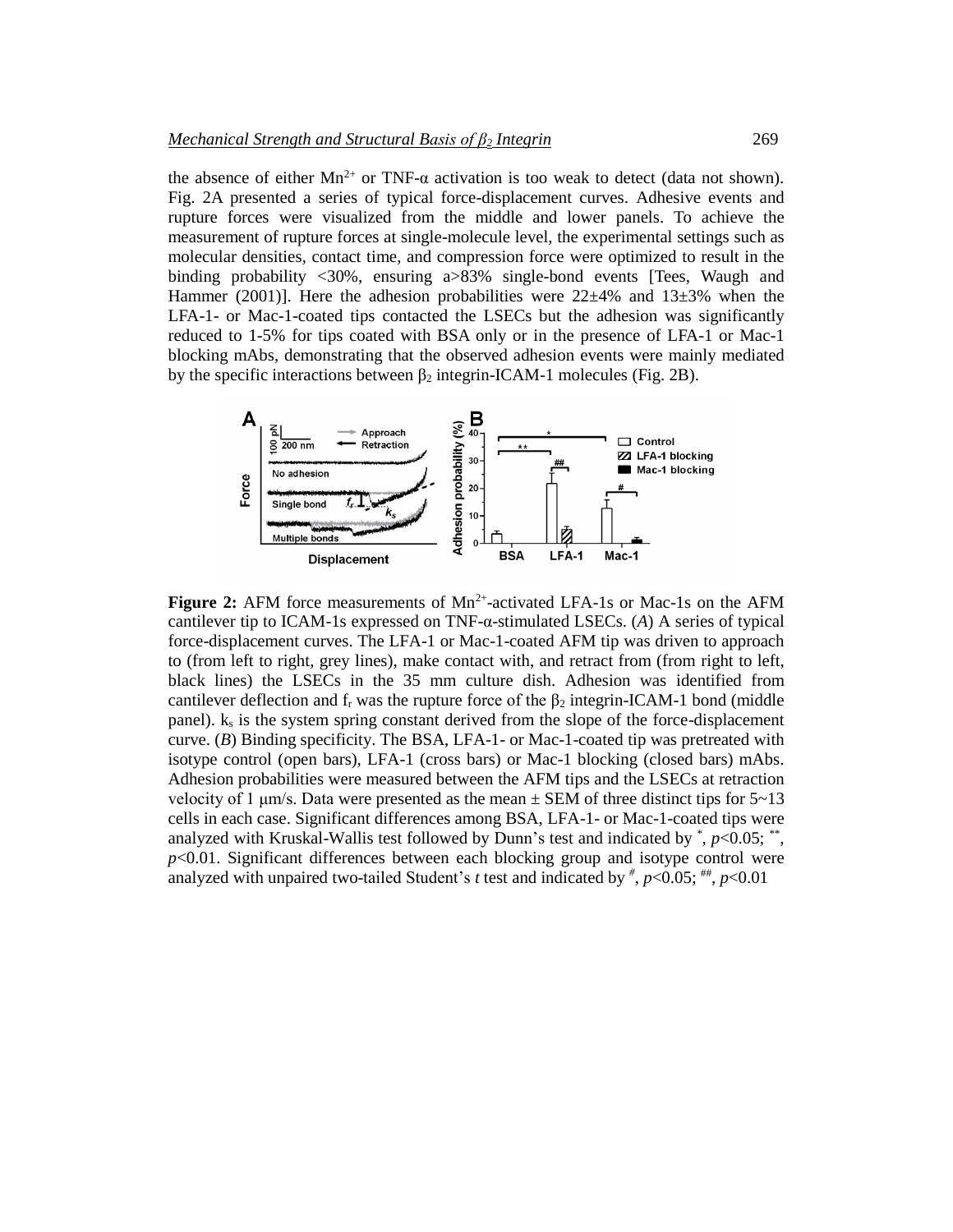

Figure 3: Typical rupture force distributions (*histograms*) of the bindings between Mn<sup>2+</sup>activated LFA-1s (*A*, *C*) or Mac-1s (*B*, *D*) on the AFM cantilever tip and ICAM-1s expressed on TNF-α-stimulated LSECs acquired at the indicated loading rates. Total 36~144 single-bond rupture force data at each loading rate were collected and analyzed using a force bin of 10 pN. The fitted curves (lines) were obtained using Eq. (2)

Rupture forces of single bonds followed a distribution fitting well with Eq. (2) for both LFA-1 (Figs. 3A, 3C) and Mac-1 (Figs. 3B, 3D) at a given loading rate. The force distribution exhibited a single peak at each loading rate and was shifted toward higher values with increasing loading rates. Both the mean force spectra of LFA-1 and Mac-1 followed a linear increase with logarithm of loading rate (points in Fig. 4A). Higher strength of LFA-1-ICAM-1 bond was found in most cases except for the lowest loading rate (Fig. 4A), consistent with the dominate adhesion strength of LFA-1 in mediating fMLF-activated PMN adhesion on TNF- $\alpha$ -stimulated LSECs at cellular level [Yang, Li, Du et al. (2017)]. Fitting the loading rate dependence of mean force by a dynamic force spectroscopy theory [Eq. (3); Bell (1978); Evans and Ritchie (1997)] (lines in Fig. 4A) gave the Bell model parameters,  $k^0$  and  $a$  (Tab. 1), for LFA-1- or Mac-1-ICAM-1 bond, respectively. The equilibrium dissociation rate  $k^0$  was 0.034 s<sup>-1</sup> for LFA-1 and 0.017 s<sup>-1</sup> for Mac-1, suggesting a longer bond lifetime  $(1/k<sup>0</sup>)$  for Mac-1 at zero-force. In order to compare the force-dependent lifetimes between LFA-1- and Mac-1-ICAM-1 bonds under external force, those rupture force histograms were directly transformed into the force dependence of bond lifetimes measurable in constant-force experiments by Eq. (4) (Fig. 4B) [Dudko, Hummer and Szabo (2008)], which also fitted the Bell model well, as expected (lines in Fig. 4B). The lifetime of LFA-1-ICAM-1 bonds was longer than those of Mac-1-ICAM-1 bonds under same pulling force, implying the slower dissociation of LFA-1-ICAM-1 bonds to support PMN firm adhesion. These results confirm the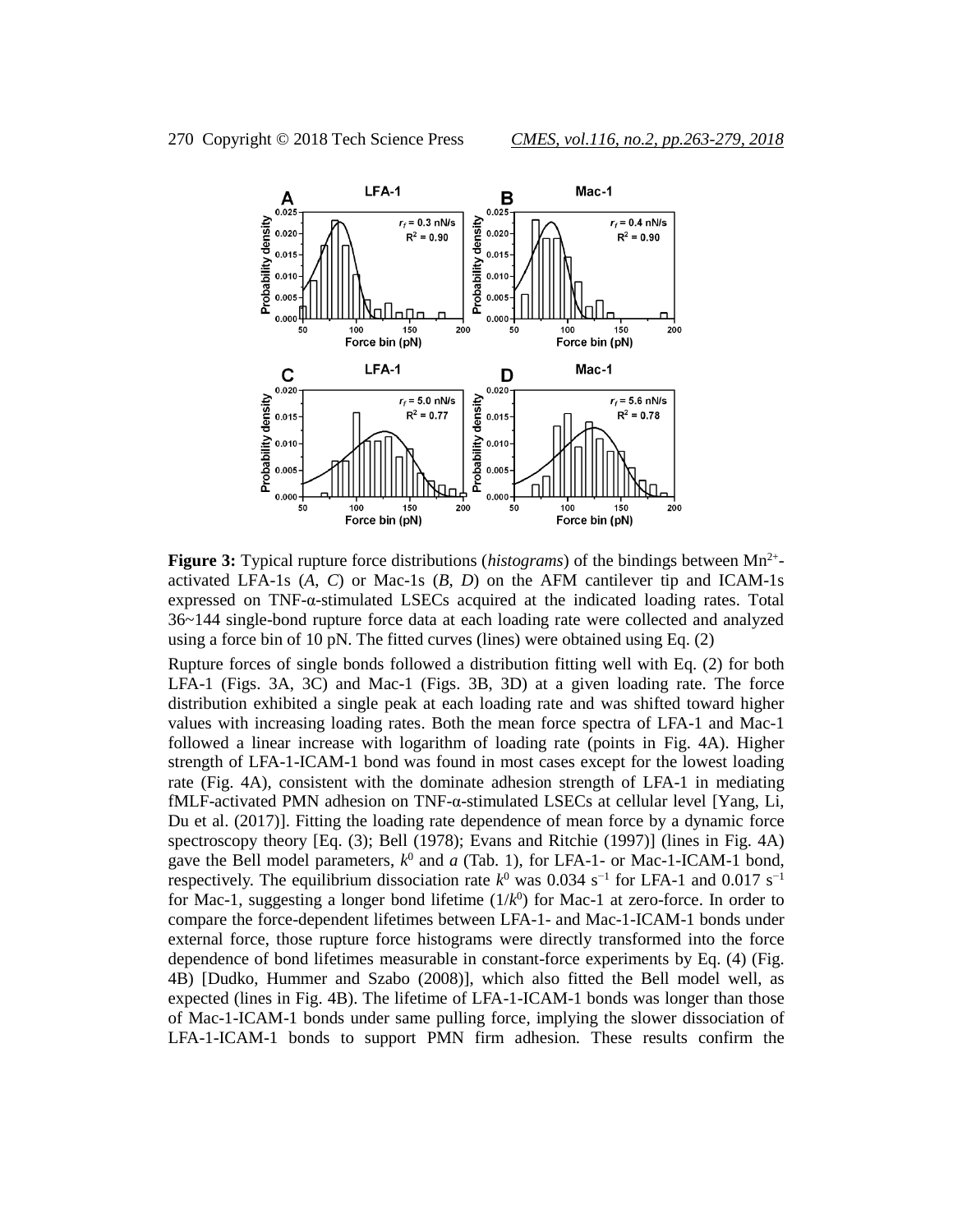observation at cellular level [Yang, Li, Du et al. (2017)], revealing the high strength and long lifetimes for LFA-1-ICAM-1 bonds to support PMN adhesion on LSECs under shear flow.



Figure 4: Rupture forces and lifetimes of the bonds between Mn<sup>2+</sup>-activated LFA-1s (open squares, dashed lines) or Mac-1s (closed circles, solid lines) on the AFM cantilever tips and ICAM-1s expressed on TNF-α-stimulated LSECs (*A*-*B*) or LPS-stimulated bEnd.3 cells (*C*-*D*). (*A, C*) Dependence of rupture force on loading rate. Data are presented as the mean  $\pm$  SEM of 36~144 force data at each loading rate and fitted by Eq. (3) (lines). (*B, D*) Lifetime (points) as a function of applied force, obtained from the variance of rupture force distribution using Eq. (4). The fitted curves (lines) were obtained using Eq. (1).

| <b>Integrin</b> | <b>Cell</b> | $k^0$ (s <sup>-1</sup> ) | a(A) |  |
|-----------------|-------------|--------------------------|------|--|
| $LFA-1$         | <b>LSEC</b> | 0.034                    | 3.03 |  |
| $Mac-1$         | <b>LSEC</b> | 0.017                    | 3.87 |  |
| $LFA-1$         | bEnd.3      | 0.033                    | 2.71 |  |
| $Mac-1$         | bEnd.3      | 0.0004                   | 4.67 |  |

**Table 1:** Summary of Bell model parameters of LFA-1/Mac-1-ICAM-1 interactions

To further understand the tissue specificity of ICAM-1 binding strength to  $\beta_2$  integrins, a distinct mouse cerebrovascular endothelial cell line bEnd.3 was applied as control group where PMN recruitment are assumed to follow the classical paradigm involving selectinmediated rolling and  $\beta_2$  integrin-dominated firm adhesion [Ley, Laudanna, Cybulsky et al. (2007); McDonald, McAvoy, Lam et al. (2008)]. Noting that the binding of LFA-1- or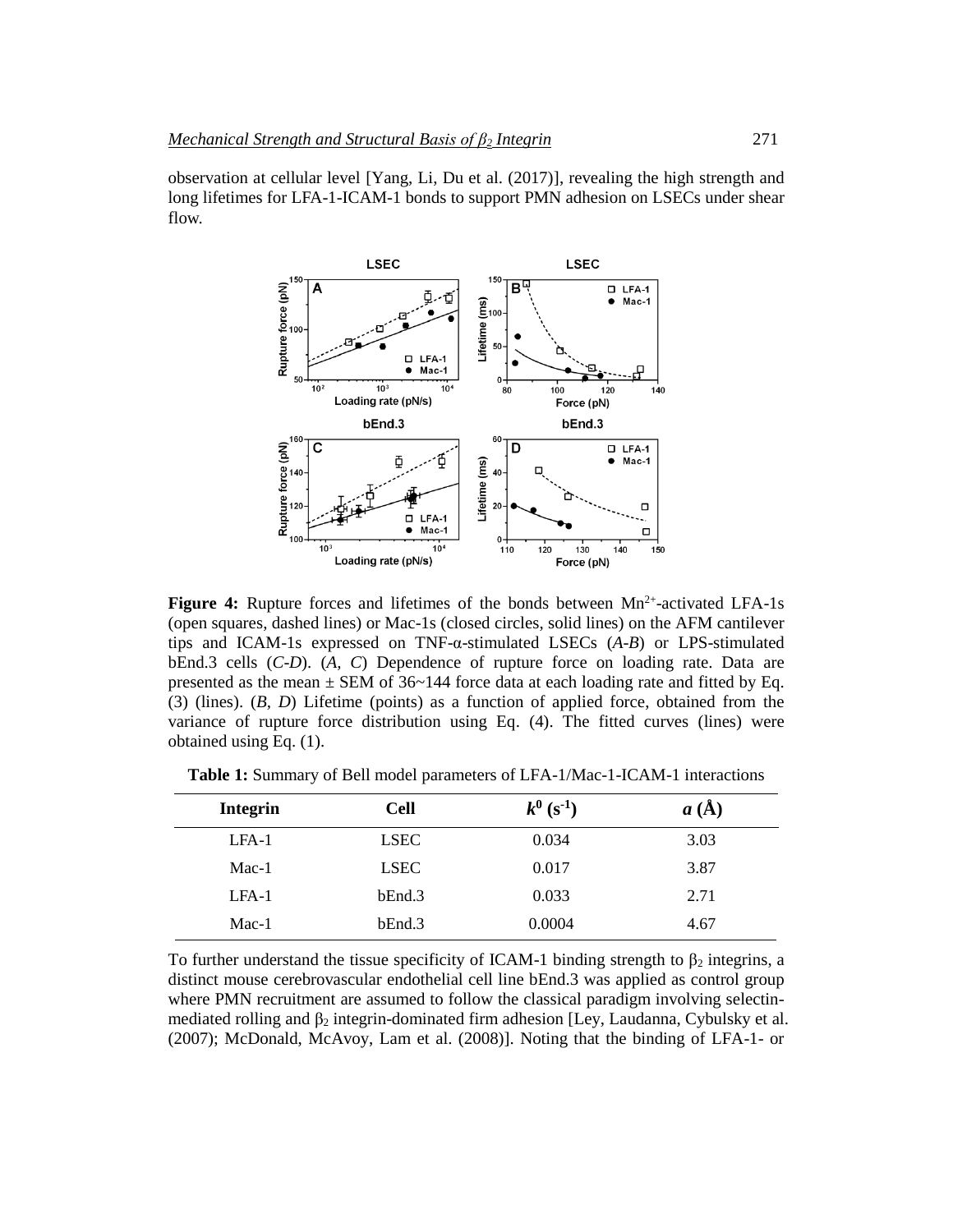Mac-1-coated tips to ICAM-1s on TNF- $\alpha$ -stimulated bEnd.3 cells was quite low (data not shown), a LPS stimulating model of bEnd.3 cells was instead used to produce the specific adhesive events and rupture forces of the interactions between  $\beta_2$  integrin-ICAM-1 molecules. Rupture force of LFA-1-ICAM-1 binding was also higher than Mac-1-ICAM-1 binding under same loading rates on bEnd.3 cells (Fig. 4C) and the lifetime of LFA-1- ICAM-1 bonds was longer than those of Mac-1-ICAM-1 bonds under same external force (Fig. 4D), implying that LFA-1-ICAM-1 complex might play the dominant role in shearresistant adhesion of PMNs compared with Mac-1-ICAM-1 complex on bEnd.3 cells. The zero-force dissociation rate  $k^0$  was 0.033 s<sup>-1</sup> for LFA-1 and 0.004 s<sup>-1</sup> for Mac-1, suggesting that the spontaneous dissociation of Mac-1-ICAM-1 were slower than that for LFA-1. These data indicated that the differences between LFA-1- and Mac-1-ICAM-1 interactions seem irrelevant to tissue specificity, which may be attributed to their distinct conformations, as discussed below.

#### *3.3 Structural basis of the binding of β2-integrins to ICAM-1s*

Force differences so observed in LFA-1- or Mac-1-ICAM-1 binding are assumed to correlate their distinct conformations. Here structural differences were compared using human LFA-1-I-domain *vs.* ICAM-1-D1-domain and Mac-1-I-domain *vs.* ICAM-1-D3 domain as the templates, since the LFA-1/Mac-1 I domain and ICAM-1 D1/D3 domain are the direct ligand-binding domains and no crystal structures have been found for murine ICAM-1-β2-integrin complexes yet. Our previous MD analyses implied that the association of Mac-1 to ICAM-1 is much harder than that of LFA-1 since LFA-1-Idomain is able to bind spontaneously to ICAM-1 D1 domain but Mac-1-I-domain requires external force to bind effectively to ICAM-1 D3 domain due to shielding effect of side-chain of D229 residue in D3 domain by S142 and S144 in Mac-1 I domain [Li, Mao, Lü et al. (2013)]. From the viewpoint of bond dissociation, it was indicated here that total interacting energy between LFA-1/Mac-1 I-domain and ICAM-1 D1/D3 domain was higher for Mac-1 than that for LFA-1 (*black bars* in Fig. 5A). Further analysis of binding sites distribution illustrated two main sites on ICAM-1 side for each system. That is, E34 and Q73 residues of ICAM-1 D1 domain bound respectively to  $Ca^{2+}$  cation and N207 of LFA-1 I domain (Fig. 5B) that were consistent with the crystallized structure of LFA-1 I domain-ICAM-1 complex [Shimaoka, Xiao, Liu et al. (2003)] and experimental measurements [Bella, Kolatkar, Marlor et al. (1998)], while D229 and E254 of ICAM-1 D3 domain bound respectively to  $Ca^{2+}$  cation and H148 and R151 of Mac-1 I domain (Fig. 5C) that were in accordance with the measurements of the impact of D229 and E254 mutation on Mac-1-ICAM-1 interaction [Diamond, Staunton, Marlin et al. (1991)]. Specifically, the interaction energy between E34 in D1 domain or D229 in D3 domain and  $Ca^{2+}$  cation yielded more than 50% of total energy for both LFA-1 and Mac-1 systems (*white bars* in Fig. 5A). These results suggested that the spontaneous dissociation of Mac-1-I-domain *vs.* ICAM-D3-domain seemed slower with the stronger interaction energy than that for LFA-1.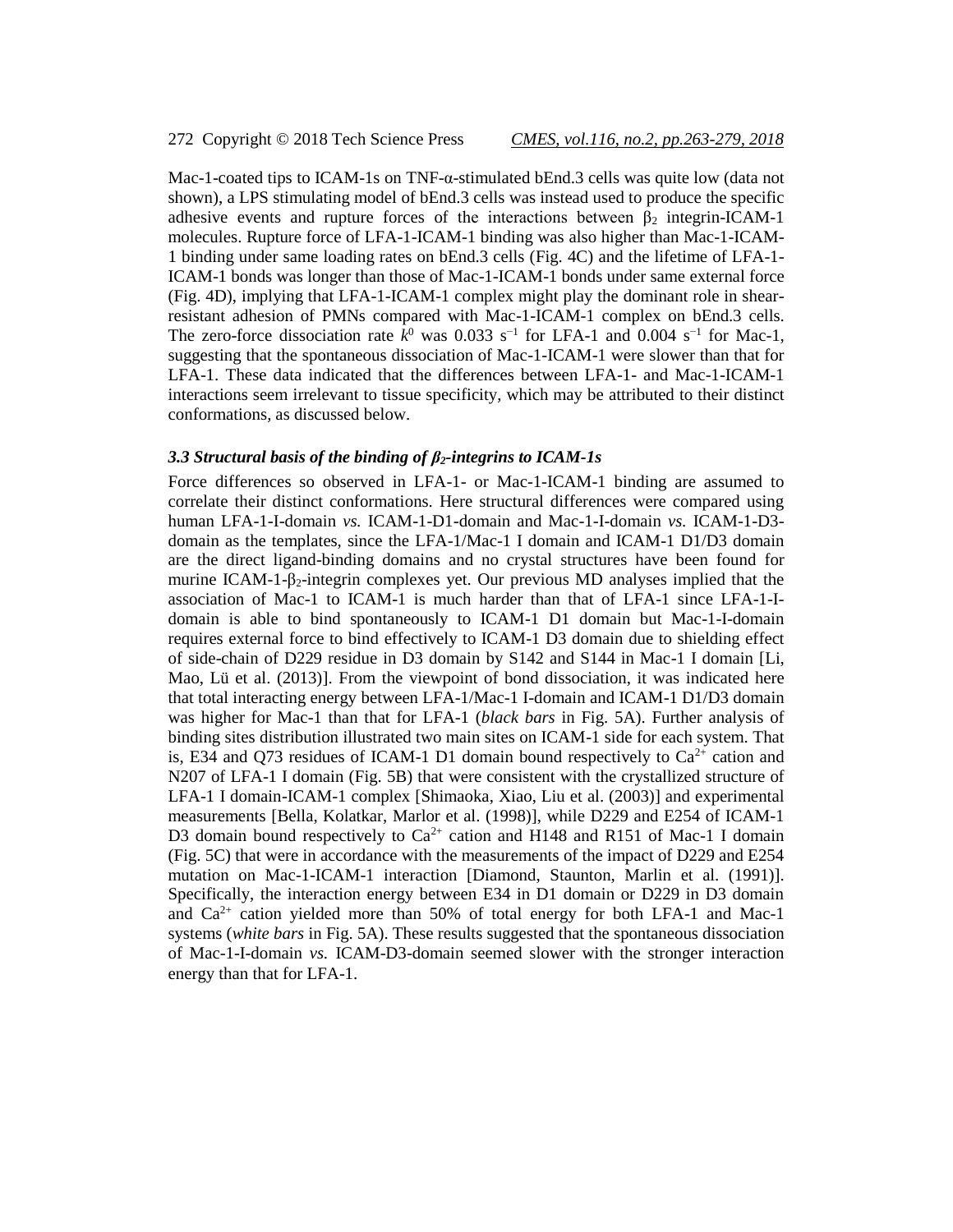

**Figure 5:** Microstructural basis of LFA-1-ICAM-1 and Mac-1-ICAM-1 interactions in both equilibration and forced dissociation simulations. (*A*, *B*, *C*) Nonbond interaction energy of global interaction between LFA-1/Mac-1 I domain and ICAM-1 D1/D3 domain (black bars) and of partial interaction between metal ion of LFA-1/Mac-1 I domain and E34/D229 of ICAM-1 D1/D3 domain (white bars) (*A*), and distribution of key binding sites for LFA-1 I domain-ICAM-1 D1 domain (*B*) and for Mac-1 I domain-ICAM-1 D3 domain (*C*) interactions in equilibration simulations. Nonbond interaction energy was presented as mean ±SD of the last 5-*ns* average of eleven and three runs for LFA-1- ICAM-1 and Mac-1-ICAM-1 systems, respectively. 10-*ns* snapshots of one typical equilibration run for LFA-1/Mac-1-ICAM-1 complex were presented in (*B*-*C*). Key residues involved in binding from LFA-1/Mac-1 I domain (pink cartoon) or ICAM-1 D1/D3 domain (blue cartoon) were shown as *Licorice* and *CPK*, respectively, and Ca<sup>2+</sup> cation was presented as VDW. (*D*, *E*, *F*) Rupture force of complex dissociation under *cv*steered MD of 0.01 Å/ps (*D*), and typical dissociation dynamics of force-time (*black*) and metal ion-key residue interaction-time (red) profiles for LFA-1-ICAM-1 (*E*) and Mac-1- ICAM-1 (*F*) systems. Rupture force was quantified as the maximum force around the moment for metal ion dissociation and presented as mean ±SD of seven and three independent runs for LFA-1-ICAM-1 and Mac-1-ICAM-1 systems, respectively

Under external force, however, the rupture force for Mac-1 was lower than that for LFA-1 (Fig. 5D). Evolution of a typical *cv*-steered MD forced unbinding process demonstrated that the release of cation from ligand was the key step of complex dissociation with the abrupt dropping of interaction energy between E34 in D1 domain or D229 in D3 domain and  $Ca<sup>2+</sup>$  cation (red line), which was in synchronization with the maximum rupture force (black line) (Figs. 5E-5F). This finding suggested that the E34- or D229-Ca<sup>2+</sup> cation interaction governed the rupture force. Although the  $D229-Ca^{2+}$  interaction energy in Mac-1-ICAM-1 complex was higher than the  $E34-Ca^{2+}$  interaction energy in LFA-1-ICAM-1 complex during equilibration simulation (white bars in Fig. 5A), the former was less stable with large fluctuation and gradual reduction under external force (red line in Fig. 5F) while the latter kept stable until complex dissociation (red line in Fig. 5E), resulting in the lower rupture force for Mac-1-ICAM-1 complex than that for LFA-1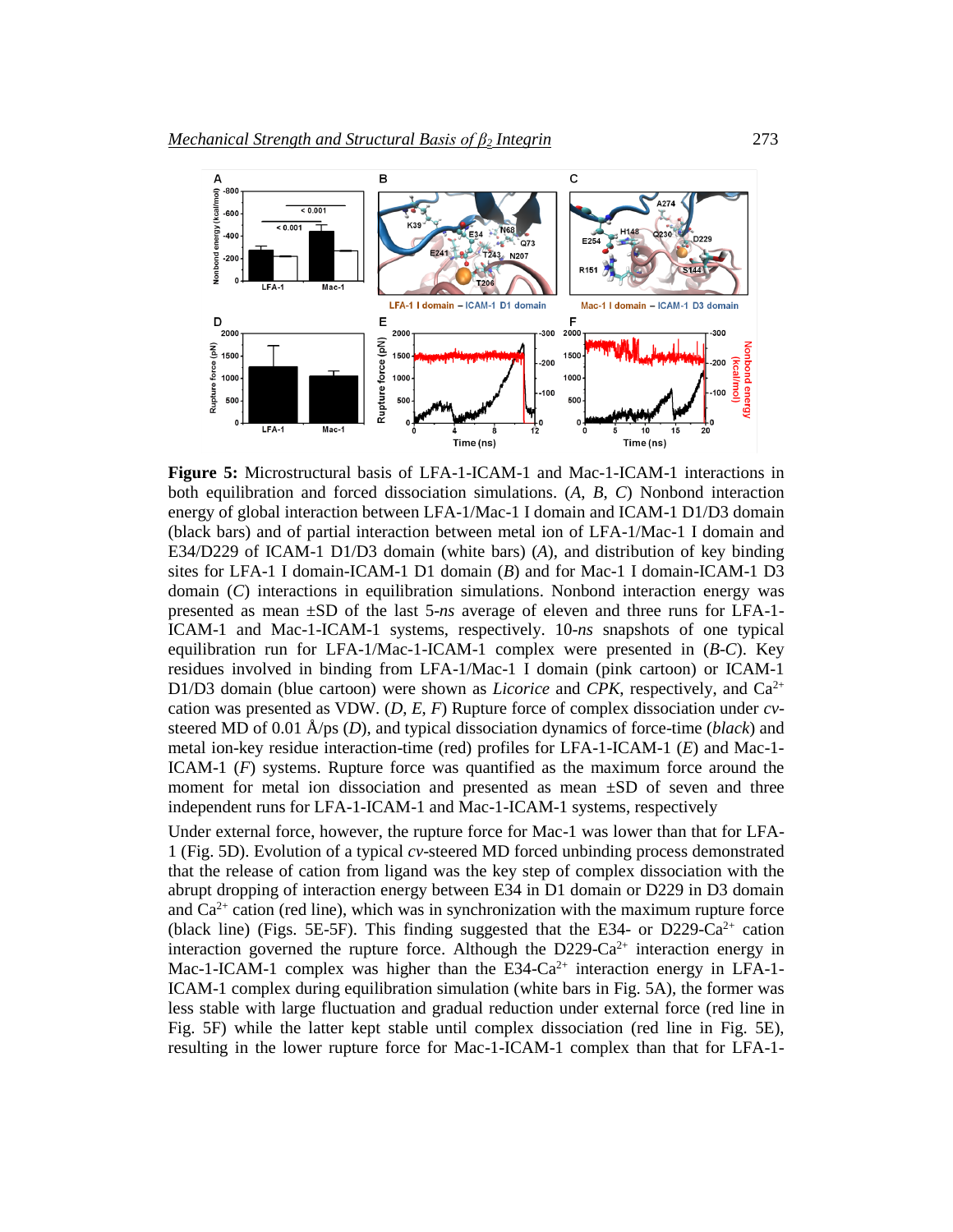ICAM-1 complex (Fig. 5D). Collectively, these MD analyses are in qualitative agreement with the above experimental observations on the equilibrium dissociation and forced rupture between LFA-1- and Mac-1-ICAM-1 interactions (Tab. 1 and Fig. 4).

#### **4 Discussion**

PMNs adhesion on LSECs and extravasation into the parenchyma is crucial to pathogen clearance or tissue damage [Ramaiah and Jaeschke (2007); Kolaczkowska and Kubes (2013)]. While selectin-mediated PMN tethering and rolling unlikely appears in liver sinusoids due to the absence of selectins on LSECs, the binding of LFA-1 and Mac-1 to their ligands on LSECs has a pivotal role in supporting the recruitment of PMNs under shear flow [Menezes, Lee, Zhou et al. (2009); Yang, Li, Du et al. (2017)]. Here we quantified the mechanical strength binding LFA-1 or Mac-1 to ligands on LSECs at molecular level and revealed a dominate role for LFA-1.

The first step required for testing LFA-1 and Mac-1 binding on LSECs is to obtain undifferentiated primary cells. It is well known that isolated primary LSECs quickly lose their phenotype out of their *in vivo* environment. In current work, we used AFM to image LSEC ultrastructure and confirmed that the fenestration phenotype could be maintained well within experimental duration (Fig. 1). Traditional fenestration imaging using scanning electron microscope (SEM) [Wisse, Zanger, Jacobs et al. (1983)] requires the samples fixed by glutaraldehyde-osmium tetroxide, dehydrated, dried at critical point, and coated with a thin layer of gold. This complicated preparatory process may cause the structural damage and even create the additional holes on cell surface [Braeta and Wissea (2012); Poisson, Lemoinne, Boulanger et al. (2017)]. In the current work, the AFM imaging only need the samples to be fixed by glutaraldehyde, reserving the valid information for fenestra at the greatest degree.

The adhesion of fMLF-activated PMNs on TNF-α-stimulated LSECs is mediated by the interactions between  $\beta_2$  integrins on PMNs and their ligand ICAM-1 on LSECs [Menezes, Lee, Zhou et al. (2009); Yang, Li, Du et al. (2017)]. Mechanical force imposed by blood flow is an important factor to regulate the formation and dissociation of  $\beta_2$ -integrin and ICAM-1 bonds [Feng, Lee and Lim (2017)]. While a body of experimental evidences and theoretical predictions has been reported to elucidate the mechanistic insights of rupture force and energy landscape for forced dissociation of  $\beta_2$ -integrin-ICAM-1 bond [Wojcikiewicz, Abdulreda, Zhang et al. (2006); Yang, Yu, Fu et al. (2007); Chen, Lou and Zhu (2010); Evans, Kinoshita, Simon et al. (2010); Kinoshita, Leung, Simon et al. (2010); Celik, Faridi, Kumar et al. (2013)], this work first tested the rupture force of reconstructed LFA-1s or Mac-1s immobilized on a AFM cantilever tip to ICAM-1s anchored onto a LSEC cell. Our data indicated that the higher rupture force was observed for binding of hepatic ICAM-1 to LFA-1 than that to Mac-1 (Fig. 4A), consistent with our steered MD analysis (Fig. 5D) and the shear-resistant data in our previous work [Li, Yang, Wang et al. (2018)]. Taken together, these results suggest that LFA-1 appears to be more important in PMN adhesion on LSECs *in vitro*, which is similar with data from postcapillary venules or purified recombinant proteins but not consistent with previous *in vivo* works [Ding, Babensee, Simon et al. (1999); McDonald, McAvoy, Lam et al. (2008); Menezes, Lee, Zhou et al. (2009); McDonald, Pittman, Menezes et al. (2010); Jenne,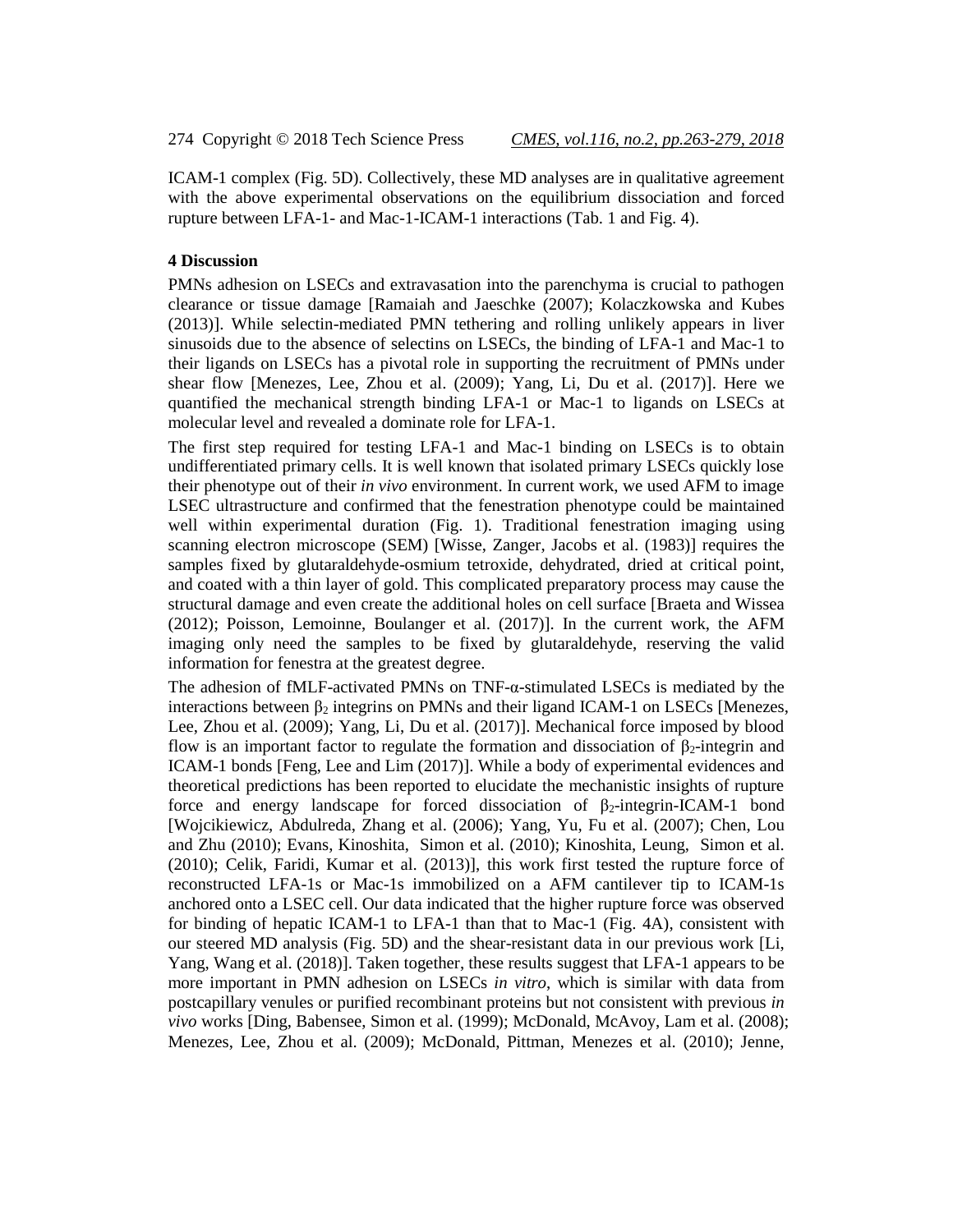Wong, Zemp et al. (2013); Robert, Brechtefeld and Walzog (2013); Li, Yang, Wang et al. (2018)]. It is notable that the liver sinusoids have specialized narrow luminal diameter ( $d=7$ -15 μm) and slow blood flow ( $\tau_w=0.1$ -1 dyn/cm<sup>2</sup>), potentiating a great impact on PMN recruitment [McDonald, McAvoy, Lam et al.  $(2008)$ ]. The force  $(=32\tau_w r^2)$  applied to mouse PMNs by physiological shear flow in the liver sinusoids is estimated to be 8-80 pN (the radius *r* is calculated as 4 μm) [McEver and Zhu (2010)]. Therefore both LFA-1 and Mac-1 could resist the quite low mechanical force applied by slow blood flow in the liver sinusoids. Together with the 10-fold higher molecular density of Mac-1 than that of LFA-1 on fMLF-activated PMNs [Yang, Li, Du et al. (2017)], the effects of Mac-1 may outdo LFA-1 *in vivo* [Menezes, Lee, Zhou et al. (2009)].

#### **5 Conclusion**

We investigated the mechanical strength binding LFA-1 or Mac-1 to ICAM-1 on LSECs using AFM tests and MD simulations and proposed a dominate role for LFA-1 to mediate shear-resistant adhesion, indicating that the biomechanical features of LFA-1 and Mac-1 to mediate PMN adhesion on LSECs *in vitro* are similar with that in other tissues like cerebrovascular endothelium. Those Mac-1-controled PMN recruitment *in vivo* in the sinusoids may stem from the slow blood flow in liver sinusoids. This work bridges the gap between mechanical strength through LFA-1s or Mac-1s and their biological functions in cell adhesion under shear flow, providing an insight into understanding the mechanisms of distinct PMN recruitment paradigm in liver.

**Acknowledgement:** This work was supported by National Key Research and Development Program of China Grant 2016YFA0501601, National Natural Science Foundation of China Grants 31661143044, and 31300776, Strategic Priority Research Program and Frontier Science Key Project of Chinese Academy of Sciences Grants XDB22040101 and QYZDJ-SSW-JSC018 and the Visiting Scholar Foundation of the Key Laboratory of Biorheological Science and Technology (Chongqing University), Ministry of Education (CQKLBST-2015-002).

**Conflict of interest statement:** The authors declare neither conflict of interest nor competing financial interest.

#### **References**

**Bella, J.; Kolatkar, P. R.; Marlor, C. W.; Greve, J. M.; Rossmann, M. G.** (1998): The structure of the two amino-terminal domains of human ICAM-1 suggests how it functions as a rhinovirus receptor and as an LFA-1 integrin ligand. *Proceedings of the National Academy of Sciences of the United States of America*, vol. 95, no. 8, pp. 4140-4145.

**Bell, G. I.** (1978): Models for specific adhesion of cells to cells. *Science*, vol. 200, pp. 618-627.

**Braet, F.; Shleper, M.; Paizi, M; Brodsky, S.; Kopeiko, N. et al.** (2004): Liver sinusoidal endothelial cell modulation upon resection and shear stress *in vitro*. *Comparative Hepatology*, vol. 3, no. 1-7.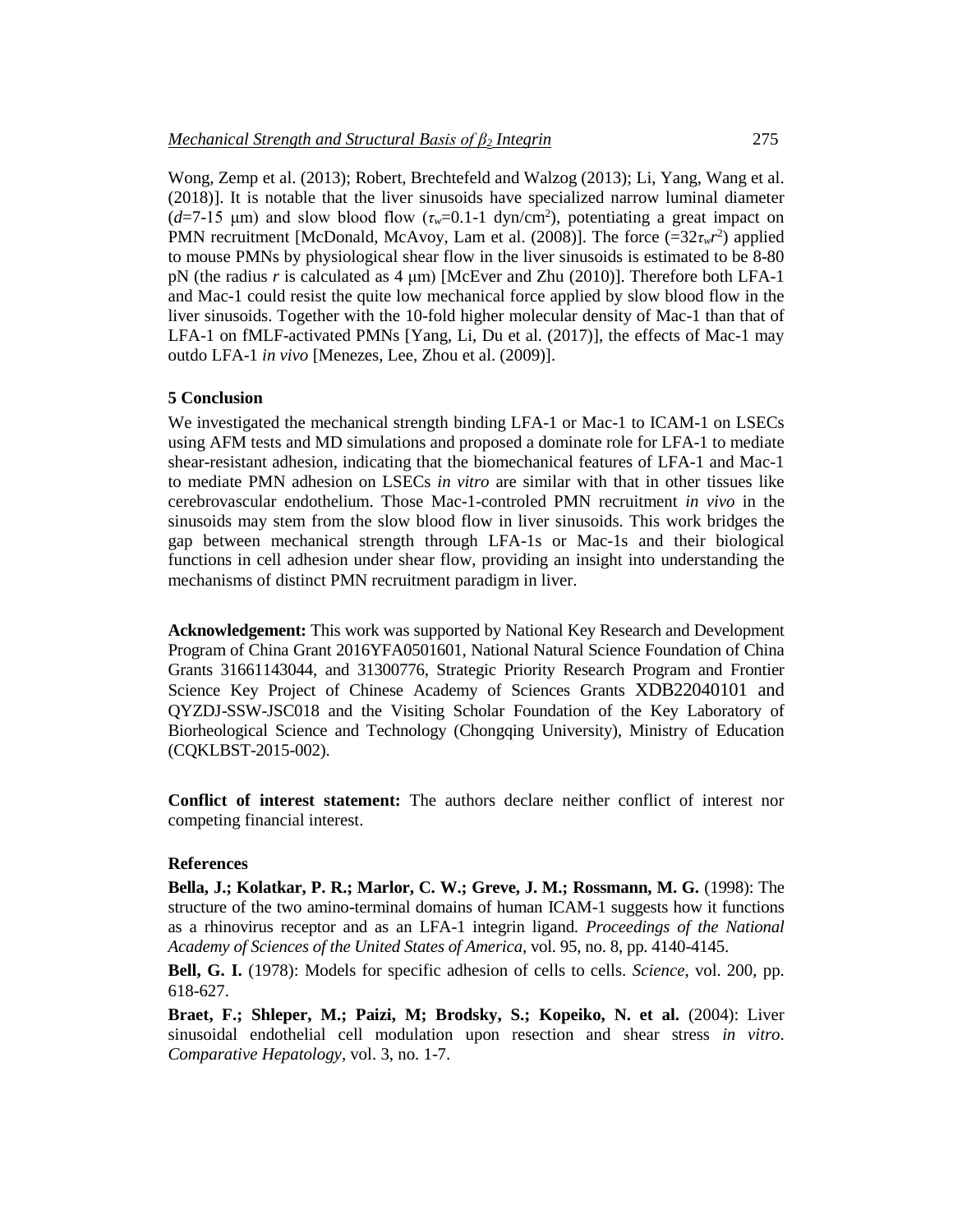**Braet,** F.**; Wissea, E.** (2012): AFM imaging of fenestrated liver sinusoidal endothelial cells. *Micron*, vol. 43, pp. 1252-1258.

**Celik, E.; Faridi, M. H.; Kumar, V.; Deep, S.; Moy, V. T. et al.** (2013): Agonist leukadherin-1 increases CD11b/CD18-dependent adhesion via membrane tethers. *Biophysical Journal*, vol. 105, no. 11, pp. 2517-2527.

**Chen, W.; Lou, J. Z.; Zhu, C.** (2010): Forcing switch from short- to intermediate- and long-lived states of the alpha A domain generates LFA-1/ICAM-1 catch bonds. *Journal of Biological Chemistry*, vol. 285, no. 46, pp. 35967-35978.

**Diamond, M. S.; Staunton, D. E.; Marlin, S. D.; Springer, T. A.** (1991): Binding of the integrin Mac-1 (CD11b/CD18) to the third immunoglobulin-like domain of ICAM-1 (CD54) and its regulation by glycosylation. *Cell*, vol. 65, no. 6, pp. 961-971.

**Ding, Z. M.; Babensee, J. E.; Simon, S. I; Lu, H. F.; Jerry, L. et al.** (1999): Relative contribution of LFA-1 and Mac-1 to neutrophil adhesion and migration. *Journal of Immunology*, vol. 163, pp. 5029-5038.

**Du, Y.; Li, N.; Yang, H.; Luo, C. H.; Gong, Y. X. et al.** (2017): Mimicking liver sinusoidal structures and functions using a 3D-configured microfluidic chip. *Lab on a Chip*, vol. 17, no. 5, pp. 782-794.

**Dudko, O. K.; Hummer, G.; Szabo, A.** (2008): Theory, analysis, and interpretation of single-molecule force spectroscopy experiments. *Proceedings of the National Academy of Sciences of the United States of America*, vol. 105, pp. 15755-15760.

**Evans, E.; Kinoshita, K.; Simon, S.; Leung, A.** (2010): Long-lived, high-strength states of ICAM-1 bonds to  $\beta_2$  integrin, I: Lifetimes of bonds to recombinant  $\alpha_L \beta_2$  under force. *Biophysical Journal*, vol. 98, pp. 1458-1466.

**Evans, E.; Ritchie, K.** (1997): Dynamic strength of molecular adhesion bonds. *Biophysical Journal*, vol. 72, pp. 1541-1555.

**Feng, X. Q.; Lee, P. V. S.; Lim, C. T.** (2017): Preface: Molecular, cellular, and tissue mechanobiology. *Acta Mechanica Sinica*, vol. 33, no. 2, pp. 219-221.

**Ford, A. J.; Jain, G.; Rajagopalan, P.** (2015): Designing a fibrotic microenvironment to investigate changes in human liver sinusoidal endothelial cell function. *Acta Biomaterialia*, vol. 24, pp. 220-227.

**Heymann, F.; Tacke, F.** (2016): Immunology in the liver-from homeostasis to disease. *Nature Reviews Gastroenterology & Hepatology*, vol. 13, pp. 88-110.

**Humphrey, W.; Dalke, A.; Schulten, K.** (1996): VMD: Visual molecular dynamics. *Journal of Molecular Graphics & Modelling*, vol. 14, no. 1, pp. 33-38.

**Ito, Y.; Abril, E. R; Bethea, N. W.; McCuskey, M. K.; Cover, C. et al.** (2006): Mechanisms and pathophysiological implications of sinusoidal endothelial cell gap formation following treatment with galactosamine/endotoxin in mice. *American Journal of Physiology-Gastrointestinal and Liver Physiology*, vol. 291, no. 2, pp. 211-218.

**Jenne, C. N.; Wong, C. H. Y.; Zemp, F. J.; McDonald, B.; Rahman, M. et al.** (2013): Neutrophils recruited to sites of infection protect from virus challenge by releasing neutrophil extracellular traps. *Cell Host & Microbe*, vol. 13, no. 2, pp. 169-180.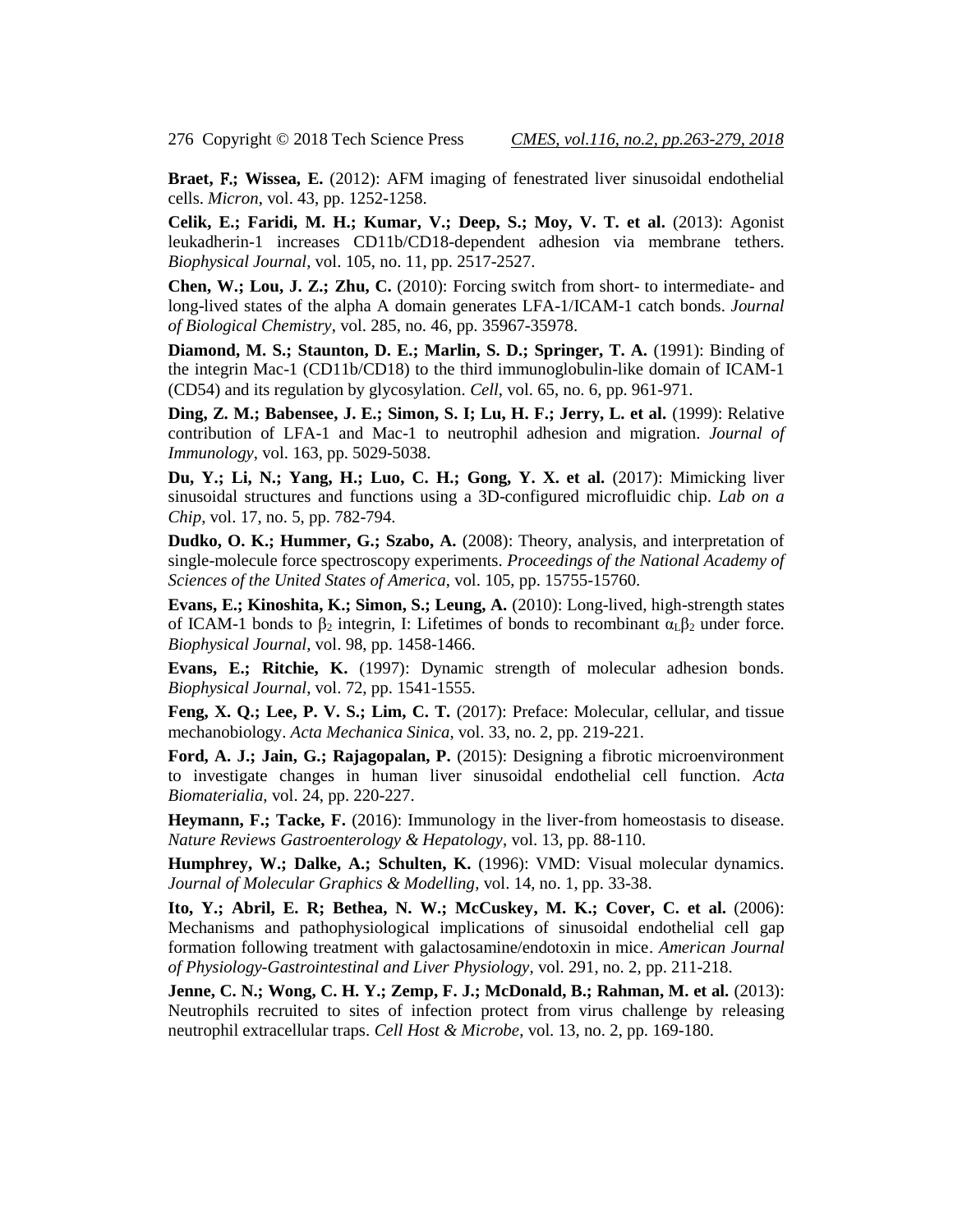**Juin, A.; Planus, E.; Guillemot, F.; Horakova, P.; Albiges-Rizo, C. et al.** (2013): Extracellular matrix rigidity controls podosome induction in microvascular endothelial cells. *Biology of the Cell*, vol. 105, no. 1, pp. 46-57.

**Kinoshita, K.; Leung, A.; Simon, S.; Evans, E.** (2010): Long-lived, high-strength states of ICAM-1 bonds to  $\beta_2$  integrin, II: Lifetimes of LFA-1 bonds under force in leukocyte signaling. *Biophysical Journal*, vol. 98, pp. 1467-1475.

**Kolaczkowska, E.; Kubes, P.** (2013): Neutrophil recruitment and function in health and inflammation. *Nature Reviews Immunology*, vol. 13, no. 3, pp. 159-175.

**Ley, K.; Laudanna, C.; Cybulsky, M. I.; Nourshargh, S.** (2007): Getting to the site of inflammation: The leukocyte adhesion cascade updated. *Nature Reviews Immunology,*  vol. 7, pp. 678-689.

**Li, N.; Mao, D. B.; Lü, S. Q.; Tong, C. F.; Zhang, Y. et al.** (2013): Distinct binding affinities of Mac-1 and LFA-1 in neutrophil activation. *Journal of Immunology*, vol. 190, no. 8, pp. 4371-4381.

**Li, N.; Yang, H.; Wang, M. L.; Lü, S. Q.; Zhang, Y. et al.** (2018): Ligand-specific binding forces of LFA-1 and Mac-1 in neutrophil adhesion and crawling. *Molecular Biology of the Cell*, vol. 29, no. 4, pp. 408-418.

**Lu, C.; Shimaoka, M.; Ferzly, M.; Oxvig, C.; Takagi, J. et al.** (2001): An isolated, surface-expressed I domain of the integrin αLβ2 is sufficient for strong adhesive function when locked in the open conformation with a disulfide bond. *Proceedings of the National Academy of Sciences of the United States of America*, vol. 98, no. 5, pp. 2387-2392.

**Lü, S. Q.; Long, M.** (2005): Forced dissociation of selectin-ligand complexes using steered molecular dynamics simulation. *Molecular & Cellular Biomechanics*, vol. 2, no. 4, pp. 161-177.

**Lü, S. Q.; Ye, Z. Y.; Zhu, C.; Long, M.** (2006): Quantifying the effects of contact duration, loading rate, and approach velocity on P-selectin-PSGL-1 interactions using AFM. *Polymer*, vol. 47, pp. 2539-2547.

**Lyck, R.; Enzmann, G.** (2015): The physiological roles of ICAM-1 and ICAM-2 in neutrophil migration into tissues. *Current Opinion in Hematology*, vol. 22, pp. 53-59.

**Mao, D. B.; Lü, S. Q.; Li, N.; Zhang, Y.; Long, M.** (2011): Conformational stability analyses of alpha subunit I domain of LFA-1 and Mac-1. *PLoS One*, vol. 6, no. 8.

**MacKerell, A. D.; Bashford, D.; Bellott, M.; Dunbrack, R. L.; Evanseck, J. D. et al.** (1998): All-atom empirical potential for molecular modeling and dynamics studies of proteins. *Journal of Physical Chemistry B*, vol. 102, no. 18, pp. 3586-3616.

**McDonald, B.; McAvoy, E. F.; Lam, F.; Gill, V.; de la Motte, C. et al.** (2008): Interaction of CD44 and hyaluronan is the dominant mechanism for neutrophil sequestration in inflamed liver sinusoids. *Journal of Experimental Medicine*, vol. 205, pp. 915-927.

**McDonald, B.; Pittman, K.; Menezes, G. B.; Hirota, S. A.; Slaba, I. et al.** (2010): Intravascular danger signals guide neutrophils to sites of sterile inflammation. *Science*, vol. 330, no. 6002, pp. 362-366.

**McEver, R. P.; Zhu, C.** (2010): Rolling cell adhesion. *Annual Review of Cell and*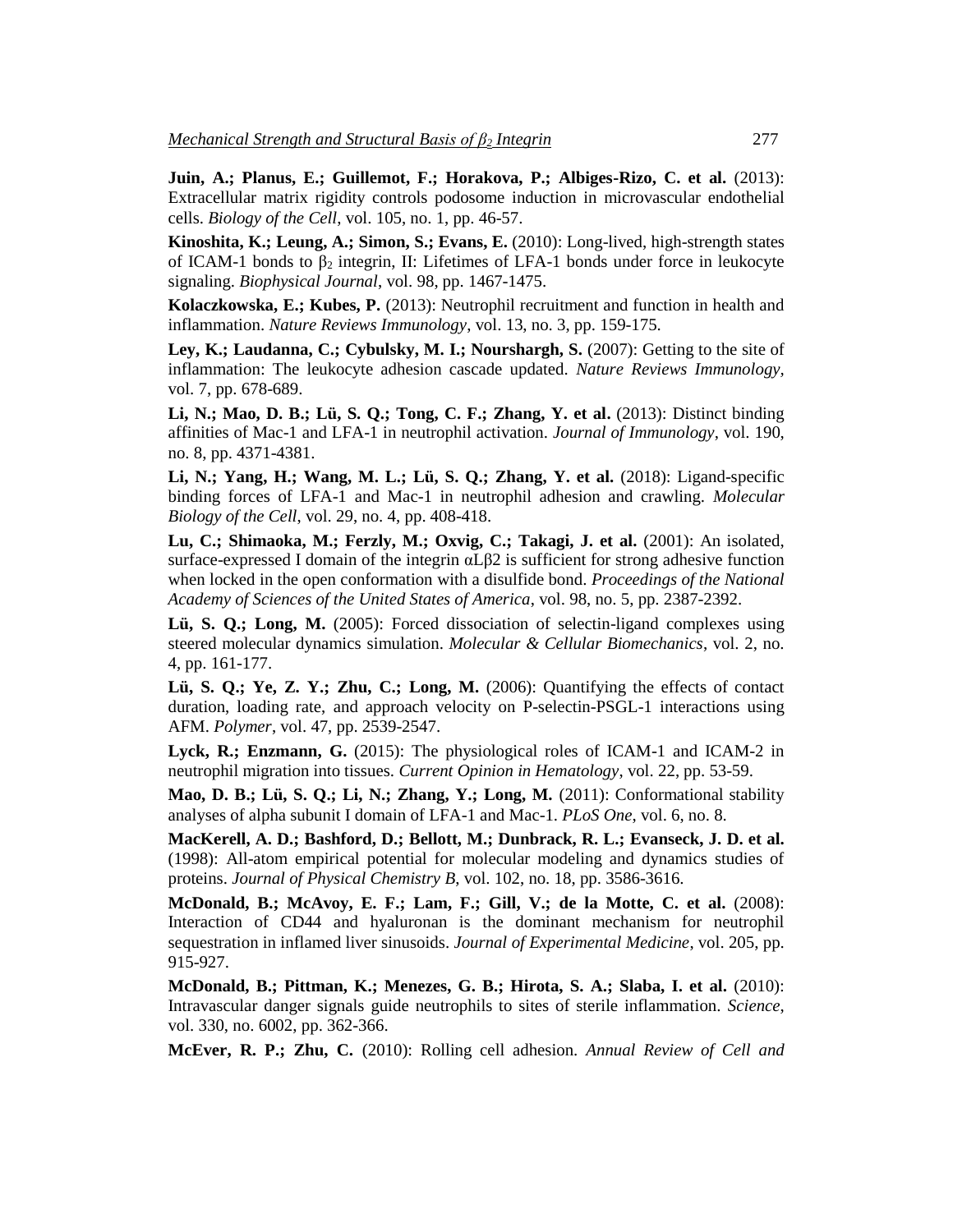*Developmental Biology*, vol. 26, pp. 363-396.

**Menezes, G. B.; Lee, W.-Y.; Zhou, H.; Waterhouse, C. C. M.; Cara, D. C. et al** (2009): Selective down-regulation of neutrophil Mac-1 in endotoxemic hepatic microcirculation via IL-10. *The Journal of Immunology*, vol. 183, pp. 7557-7568.

**Mittal, S.; Dwivedi, A.** (2017): Local and biglobal linear stability analysis of parallel shear flows. *Computer Modeling in Engineering & Sciences*, vol. 113, no. 2, pp. 219-237.

**Phillips, J. C.; Braun, R.; Wang, W.; Gumbart, J.; Tajkhorshid, E. et al.** (2005): Scalable molecular dynamics with NAMD. *Journal of Computational Chemistry*, vol. 26, no. 16, pp. 1781-1802.

**Poisson, J.; Lemoinne, S.; Boulanger, C.; Durand, F.; Moreau, R. et al.** (2017): Liver sinusoidal endothelial cells: Physiology and role in liver diseases. *Journal of Hepatology*, vol. 66, no. 1, pp. 212-227.

**Ramaiah, S. K.; Jaeschke, H.** (2007): Role of neutrophils in the pathogenesis of acute inflammatory liver injury. *Toxicologic Pathology*, vol. 35, pp. 757-766.

**Robert, P.; Brechtefeld, D.; Walzog, B.** (2013): Intraluminal crawling versus interstitial neutrophil migration during inflammation. *Molecular Immunology*, vol. 55, no. 1, pp. 70-75.

**Sanabria, V. A.; Dong, C.** (2018): Integration of biochemical and biomechanical signals regulating endothelial barrier function. *Molecular & Cellular Biomechanics*, vol. 15, no. 1, pp. 1-19.

**Shimaoka, M.; Lu, C.; Salas, A.; Xiao, T.; Takagi, J. et al.** (2002): Stabilizing the integrin αM inserted domain in alternative conformations with a range of engineered disulfide bonds. *Proceedings of the National Academy of Sciences of the United States of America*, vol. 99, no. 26, pp. 16737-16741.

**Shimaoka, M.; Xiao, T.; Liu, J. H.; Yang, Y.; Dong, Y. et al.** (2003): Structures of the alpha L I domain and its complex with ICAM-1 reveal a shape-shifting pathway for integrin regulation. *Cell*, vol. 112, no. 1, pp. 99-111.

**Shi, J. Y.; Wang, F.; Liu, S.** (2016): Radiolabeled cyclic RGD peptides as radiotracers for tumor imaging. *Biophysics Reports*, vol. 2, no. 1, pp. 1-20.

**Swartjes, J. J. T. M.; Veeregowda, D. H.** (2015): Implications for directionality of nanoscale forces in bacterial attachment. *Biophysics Reports*, vol. 1, no. 3, pp. 120-126.

Yang, H.; Yu, J.; Fu, G.; Shi, X.; Xiao, L. et al. (2007): Interaction between single molecules of Mac-1 and ICAM-1 in living cells: An atomic force microscopy study. *Experimental Cell Research*, vol. 313, no. 16, pp. 3497-3504.

**Tees, D. F. J.; Waugh, R. E.; Hammer, D. A.** (2001): A microcantilever device to assess the effect of force on the lifetime of selectin-carbohydrate bonds. *Biophysical Journal*, vol. 80, pp. 668-682.

**Vollmar, B.; Menger, M. D.** (2009): The hepatic microcirculation: mechanistic contributions and therapeutic targets in liver injury and repair. *Physiological Reviews*, vol. 89, pp. 1269-1339.

**Wisse, E.; De Zanger, R. B.; Jacobs, R.; McCuskey, R. S.** (1983): Scanning electron microscope observations on the structure of portal veins, sinusoids and central veins in rat liver. *Scanning Electron Microscopy*, vol. 3, pp. 1441-1452.